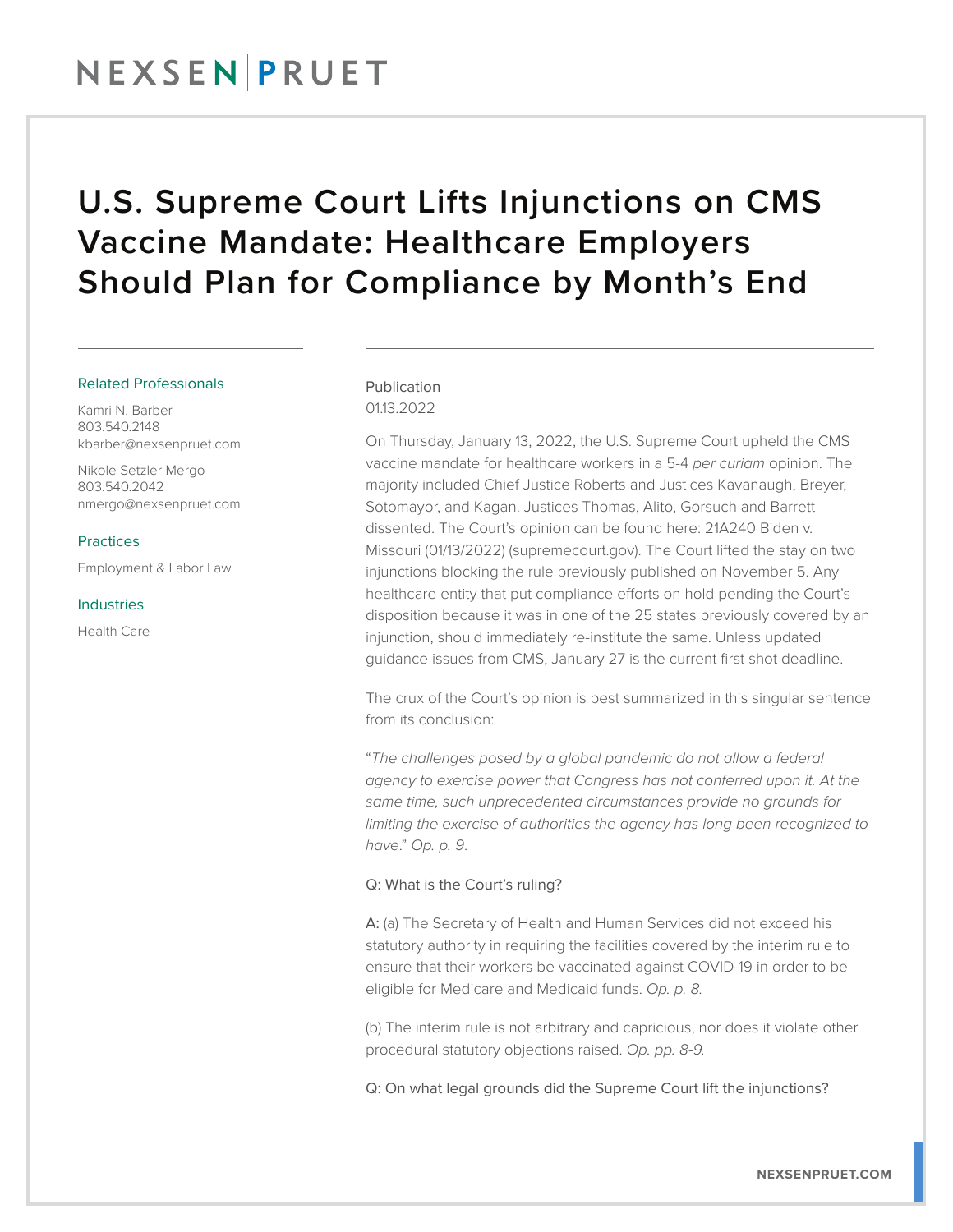# NEXSENPRUET

A: In short, (a) the statutory authority to protect the health and safety of Medicare and Medicaid patients and (b) the long history of regulatory infection and control program requirements in the healthcare setting, which has commonly required vaccines.

The Court repeatedly forecasted during the January 7 oral argument its strong belief that the Secretary, who administers Medicare and Medicaid, had the most basic fundamental authority to ensure healthcare providers could provide safe and effective care for Medicare and Medicaid patients—and has long-established conditions of compliance and health and safety protocols participating entities must follow.

The Court's resulting opinion is in accord. It holds that Congress has authorized the Secretary to compose conditions on the receipt of program funds that "the Secretary finds necessary in the interest of the health and safety of individuals who are furnished services." *Op. p. 5* (citing 42 U.S.C. § 1395x(e)(9)). To this end, the Court opined, "The rule fits neatly within the language of the statute. After all, ensuring that providers take steps to avoid transmitting a dangerous virus to their patients is consistent with the fundamental principle of the medical profession: first, do no harm." *Op. p. 5.*

The Court noted that conditions of participation have "long included" regulatory requirements such as infection prevention and control programs to help prevent communicable diseases and infections. *Op. p. 2.* The Court specifically noted that counsel for Missouri admitted during oral argument that the Secretary could, using this same statutory authority, "require hospital employees to wear gloves, sterilize instruments, wash their hands in a certain way and at certain intervals, and the like . . . ." *Op. p. 7.* The Court noted, "Vaccination requirements are a common feature of the provision of healthcare in America: Healthcare workers around the country are ordinarily required to be vaccinated for diseases such as hepatitis B, influenza, and measles, mumps, and rubella." *Op. p. 7.*

### Q: What Does the Opinion Mean?

A: The Court's opinion means that, in order to receive Medicare and Medicaid funding, participating facilities covered by the interim rule must ensure that their staff, unless an exemption has been both requested, and approved for medical or sincerely held religious reasons, must receive a COVID-19 vaccine. The injunctions previously in place covering 25 states are now lifted. While the Court's ruling only addresses the injunctions and not the actual merits of the challenges to the mandate itself, the opinion makes abundantly clear that the Court views the mandate as statutorily lawful.

### Q: What is the new compliance deadline for healthcare employers subject to the mandate?

A: As of the date of this alert's publication, workers in the 25 states who were not covered by the injunctions were already required to receive at least one shot by January 27 and their second shot (of a two-dose series) by February 28. CMS announced this timing on December 28 in Guidance for the Interim Final Rule, found here, and FAQs found here.

While CMS *may* update this timing in the coming days following the Supreme Court's ruling in order to give workers in the 25 states who were previously covered by court injunctions more time, healthcare employers should not bank on that possibility. In the absence of new guidance, healthcare entities covered by the rule nationwide should now assume these fast-approaching dates of January 27 and February 28 apply to them.